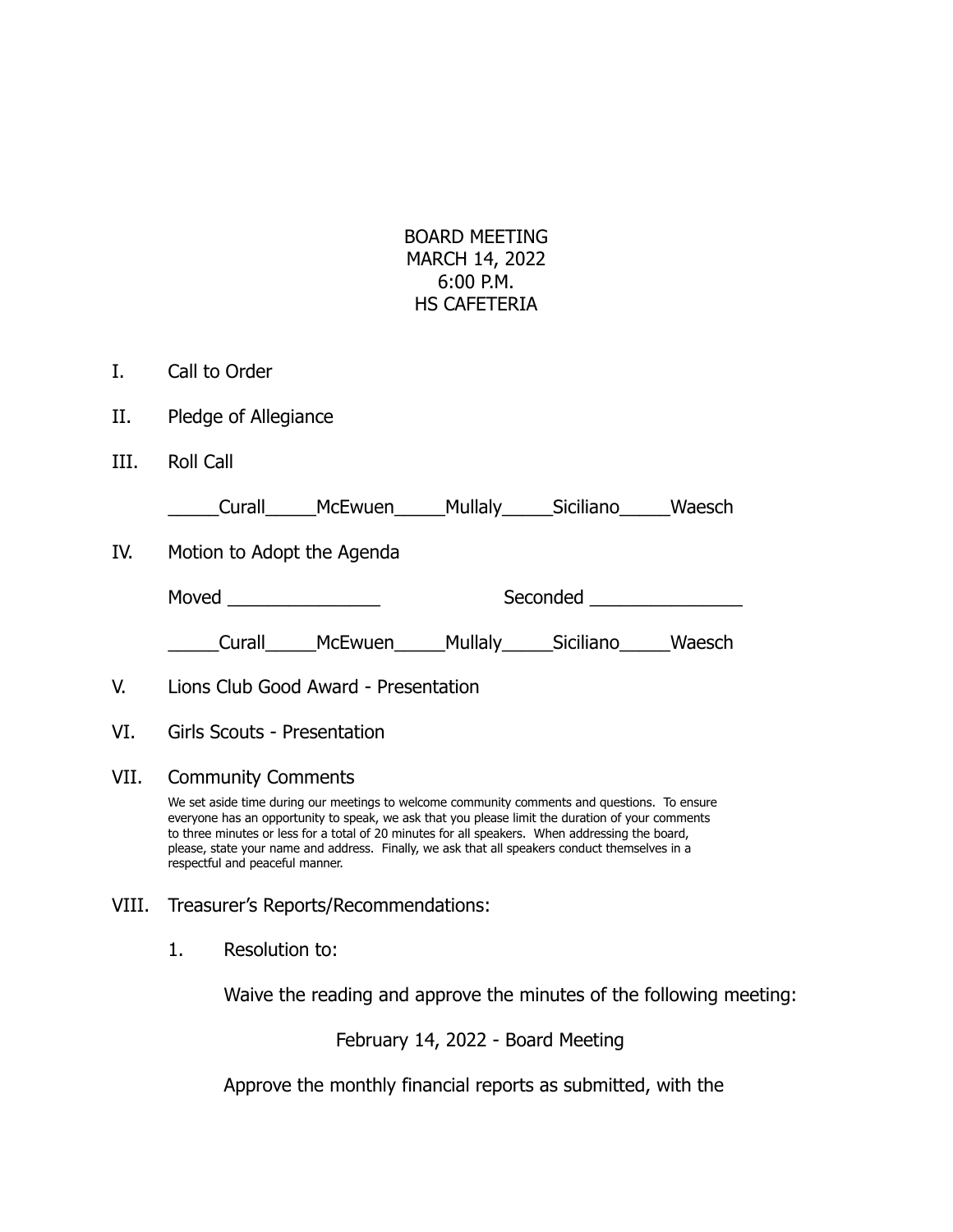authorization for the payment of bills and appropriation modifications as necessary.

|    |                  |                                                                                                                                                                                                   |                               | Seconded ________________                                                                                                                                                                                                      |            |
|----|------------------|---------------------------------------------------------------------------------------------------------------------------------------------------------------------------------------------------|-------------------------------|--------------------------------------------------------------------------------------------------------------------------------------------------------------------------------------------------------------------------------|------------|
|    |                  | Curall______McEwuen______Mullaly______Siciliano_______Waesch                                                                                                                                      |                               |                                                                                                                                                                                                                                |            |
| 2. |                  | Resolution to approve the following donations:                                                                                                                                                    |                               |                                                                                                                                                                                                                                |            |
|    | Door<br>134.50   |                                                                                                                                                                                                   | from Rootstown Music Boosters | for the Elementary Vestibule - Anonymous                                                                                                                                                                                       |            |
|    |                  |                                                                                                                                                                                                   |                               |                                                                                                                                                                                                                                |            |
|    |                  | Curall______McEwuen______Mullaly______Siciliano_______Waesch                                                                                                                                      |                               |                                                                                                                                                                                                                                |            |
| 3. |                  | Resolution to approve the financial statements and audit for FY21.                                                                                                                                |                               |                                                                                                                                                                                                                                |            |
|    |                  |                                                                                                                                                                                                   |                               | Seconded ________________                                                                                                                                                                                                      |            |
|    |                  | _____Curall______McEwuen______Mullaly______Siciliano______Waesch                                                                                                                                  |                               |                                                                                                                                                                                                                                |            |
| 4. |                  | Resolution to approve the rates and amounts as determined by the<br>Budget Commission and authorizing necessary tax levies and certifying<br>them to the County Auditor, per attached resolution. |                               |                                                                                                                                                                                                                                |            |
|    | Moved $\qquad$   |                                                                                                                                                                                                   |                               | Seconded ___________________                                                                                                                                                                                                   |            |
|    |                  | _____Curall______McEwuen______Mullaly______Siciliano______Waesch                                                                                                                                  |                               |                                                                                                                                                                                                                                |            |
| 5. |                  | Resolution to approve the following appropriation adjustment based on<br>the increase and decrease in corresponding revenue adjustments:                                                          |                               |                                                                                                                                                                                                                                |            |
|    | <b>ARP ESSER</b> |                                                                                                                                                                                                   | <b>Increase</b>               |                                                                                                                                                                                                                                | \$5,242.62 |
|    |                  |                                                                                                                                                                                                   |                               | Seconded and the second second seconds are all the second seconds of the second second seconds are all the seconds of the second second seconds are all the second seconds are all the second seconds are all the second secon |            |
|    |                  | _Curall______McEwuen______Mullaly______Siciliano______Waesch                                                                                                                                      |                               |                                                                                                                                                                                                                                |            |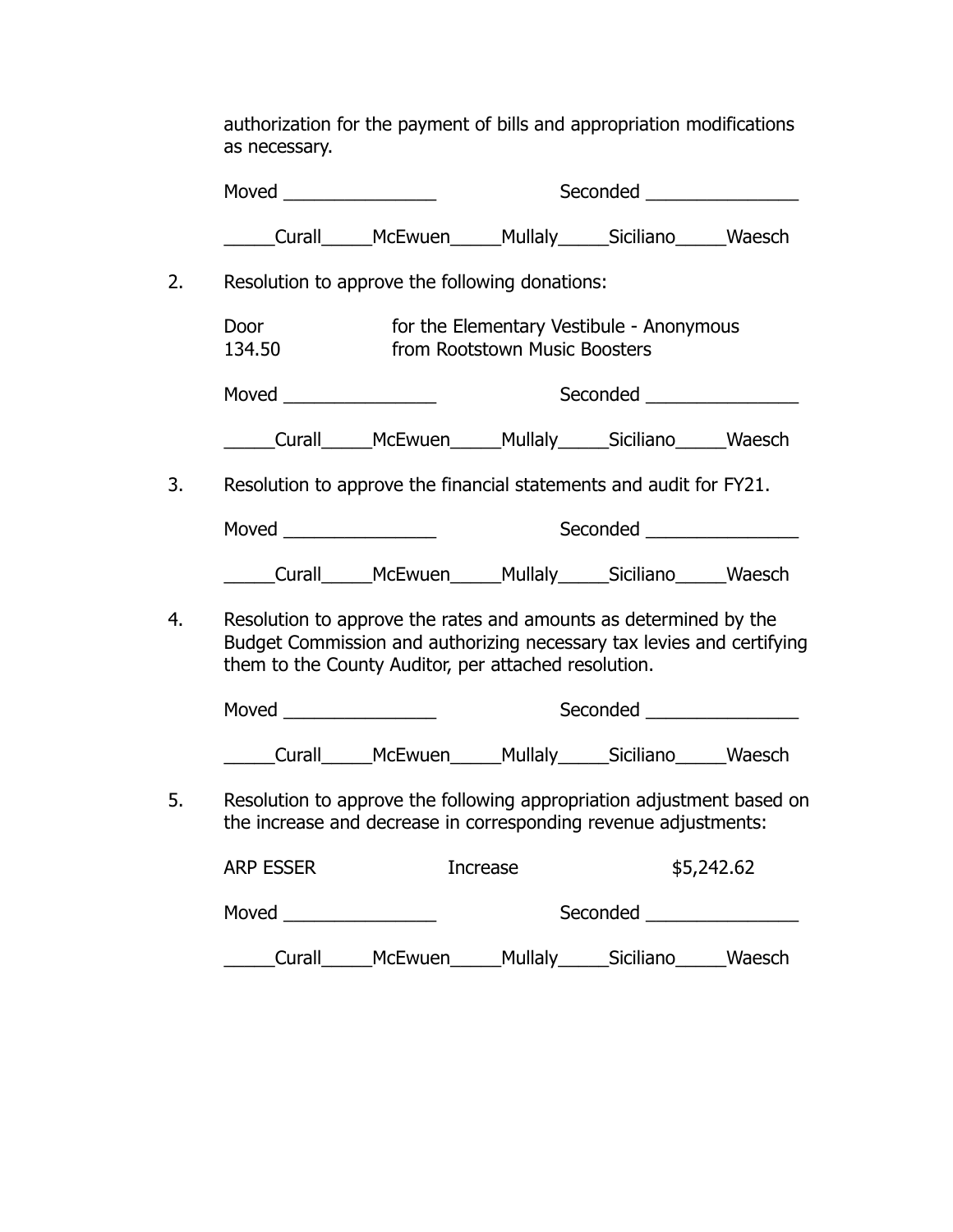6. Resolution to extend the contract with Sparcc for Internet Access Services for 200 Mbps in the amount of \$10,926.00 from July 1, 2022 through June 30, 2023.

|                                                                                                                                      |                                                                 |                        | Seconded and the second second seconds are also been as a second second second second second second second second second second second second second second second second second second second second second second second sec |            |
|--------------------------------------------------------------------------------------------------------------------------------------|-----------------------------------------------------------------|------------------------|--------------------------------------------------------------------------------------------------------------------------------------------------------------------------------------------------------------------------------|------------|
|                                                                                                                                      | ____Curall______McEwuen______Mullaly______Siciliano______Waesch |                        |                                                                                                                                                                                                                                |            |
| Resolution to approve a 2 year renewal agreement with Sparcc for an IT<br>Coordinator and a Payroll Coordinator, effective 7/1/2022. |                                                                 |                        |                                                                                                                                                                                                                                |            |
|                                                                                                                                      |                                                                 |                        | Seconded _________________                                                                                                                                                                                                     |            |
| ______Curall______McEwuen______Mullaly______Siciliano______Waesch                                                                    |                                                                 |                        |                                                                                                                                                                                                                                |            |
| Resolution to approve the participation in the following grant with the<br>necessary appropriations and revenue increases:           |                                                                 |                        |                                                                                                                                                                                                                                |            |
| 499                                                                                                                                  | <b>School Safety Grant</b>                                      |                        |                                                                                                                                                                                                                                | \$5,439.27 |
| Moved ________________                                                                                                               |                                                                 |                        | Seconded and the second second seconds are all the second seconds of the second second seconds are all the second seconds are all the seconds of the second second second second second second second second second second sec |            |
|                                                                                                                                      | Curall______McEwuen______Mullaly______Siciliano______Waesch     |                        |                                                                                                                                                                                                                                |            |
|                                                                                                                                      | Resolution to approve the following workers to be compensated   |                        |                                                                                                                                                                                                                                |            |
| (reimbursed by OHSAA) for working at the OHSAA Girls Basketball<br>Tournament, as follows:                                           |                                                                 |                        |                                                                                                                                                                                                                                |            |
| <b>Ruth Pickens</b>                                                                                                                  | <b>Official Scorer</b>                                          |                        | \$50.00                                                                                                                                                                                                                        |            |
| Kasidy Smith Clock Operator                                                                                                          |                                                                 |                        |                                                                                                                                                                                                                                | \$50.00    |
| <b>Krissy Moore</b>                                                                                                                  | <b>Ticket Taker</b>                                             |                        |                                                                                                                                                                                                                                | \$50.00    |
| Becky Deloach                                                                                                                        | <b>Trainer</b>                                                  |                        | \$75.00                                                                                                                                                                                                                        |            |
| Keith Waesch                                                                                                                         |                                                                 | Site Manager/Announcer |                                                                                                                                                                                                                                | \$150.00   |
| Moved <b>Moved Moved</b>                                                                                                             |                                                                 |                        |                                                                                                                                                                                                                                |            |

10. Resolution to approve the following workers to be compensated (reimbursed by OHSAA) for working at the OHSAA Wrestling Tournament, as follows:

| <b>Todd Ricks</b> | <b>Official Scorer</b> | \$100.00 |
|-------------------|------------------------|----------|
| Diane Carmen      | <b>Official Scorer</b> | \$100.00 |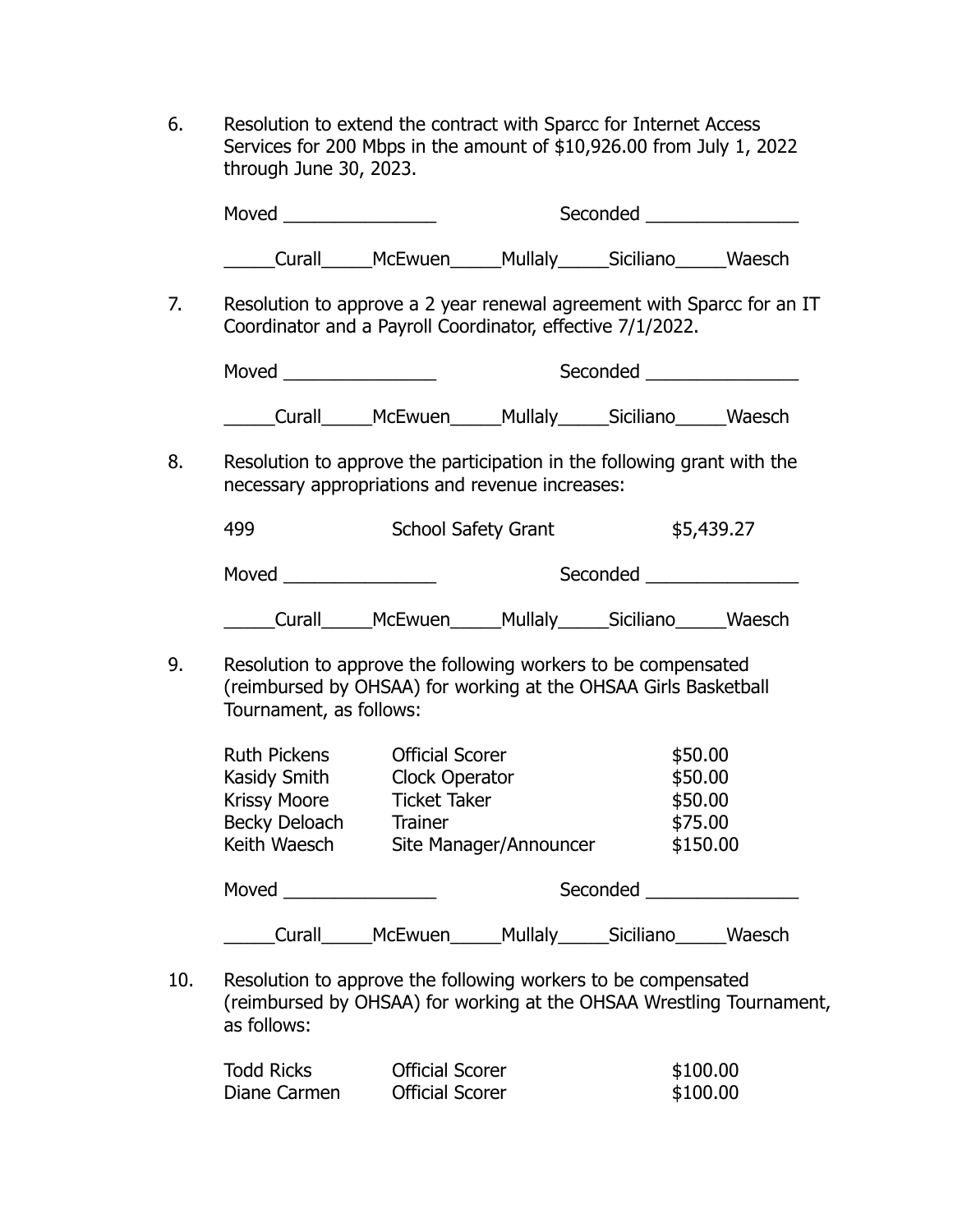|     |    | <b>Steve Matheos</b><br>Larry Bailey<br>Matt Just<br>Kenneth Motz<br><b>Krissy Moore</b><br>Matt Collins<br>James Richner<br>Becky Deloach Trainer<br>Keith Waesch | <b>Official Scorer</b><br>Clock Operator<br>Clock Operator<br>Clock Operator<br><b>Ticket Taker</b><br><b>Official Scorer</b> | Gatekeeper/Weigh-in Official<br>Site Manager/Announcer |                                                                                                                     | \$100.00<br>\$100.00<br>\$100.00<br>\$100.00<br>\$100.00<br>\$125.00<br>\$200.00<br>\$150.00<br>\$400.00 |  |
|-----|----|--------------------------------------------------------------------------------------------------------------------------------------------------------------------|-------------------------------------------------------------------------------------------------------------------------------|--------------------------------------------------------|---------------------------------------------------------------------------------------------------------------------|----------------------------------------------------------------------------------------------------------|--|
|     |    |                                                                                                                                                                    |                                                                                                                               |                                                        | Seconded __________________                                                                                         |                                                                                                          |  |
|     |    | _____Curall______McEwuen______Mullaly______Siciliano______Waesch                                                                                                   |                                                                                                                               |                                                        |                                                                                                                     |                                                                                                          |  |
| IX. |    | Superintendent's Reports/Recommendations:                                                                                                                          |                                                                                                                               |                                                        |                                                                                                                     |                                                                                                          |  |
|     | 1. | Recommend the Board accept the resignation of Kathleen Lockhart<br>as Monitor, effective March 2, 2022.                                                            |                                                                                                                               |                                                        |                                                                                                                     |                                                                                                          |  |
|     |    |                                                                                                                                                                    |                                                                                                                               |                                                        |                                                                                                                     |                                                                                                          |  |
|     |    | ____Curall______McEwuen______Mullaly______Siciliano______Waesch                                                                                                    |                                                                                                                               |                                                        |                                                                                                                     |                                                                                                          |  |
|     | 2. | Recommend the Board adjust Kindra Johancen, PE Teacher, from a B to a<br>B+16, effective 1/24/2022.                                                                |                                                                                                                               |                                                        |                                                                                                                     |                                                                                                          |  |
|     |    | Moved _________________                                                                                                                                            |                                                                                                                               |                                                        | Seconded                                                                                                            |                                                                                                          |  |
|     |    |                                                                                                                                                                    |                                                                                                                               |                                                        | Curall______McEwuen______Mullaly______Siciliano______Waesch                                                         |                                                                                                          |  |
|     | 3. | Recommend the Board approve FMLA for Sarah Boring, effective<br>April 4, 2022.                                                                                     |                                                                                                                               |                                                        |                                                                                                                     |                                                                                                          |  |
|     |    |                                                                                                                                                                    |                                                                                                                               |                                                        | Seconded <b>Exercise Seconded</b>                                                                                   |                                                                                                          |  |
|     |    |                                                                                                                                                                    |                                                                                                                               |                                                        | Curall______McEwuen______Mullaly______Siciliano______Waesch                                                         |                                                                                                          |  |
|     | 4. | Recommend the Board approve the following supplementals:                                                                                                           |                                                                                                                               |                                                        |                                                                                                                     |                                                                                                          |  |
|     |    | <b>Madison Sommers</b><br>Savannah Stefancik<br>Matt Collins                                                                                                       |                                                                                                                               |                                                        | HS Asst. Softball Coach - 1/2 contract<br>HS Asst. Softball Coach - 1/2 contract<br><b>Volunteer Baseball Coach</b> |                                                                                                          |  |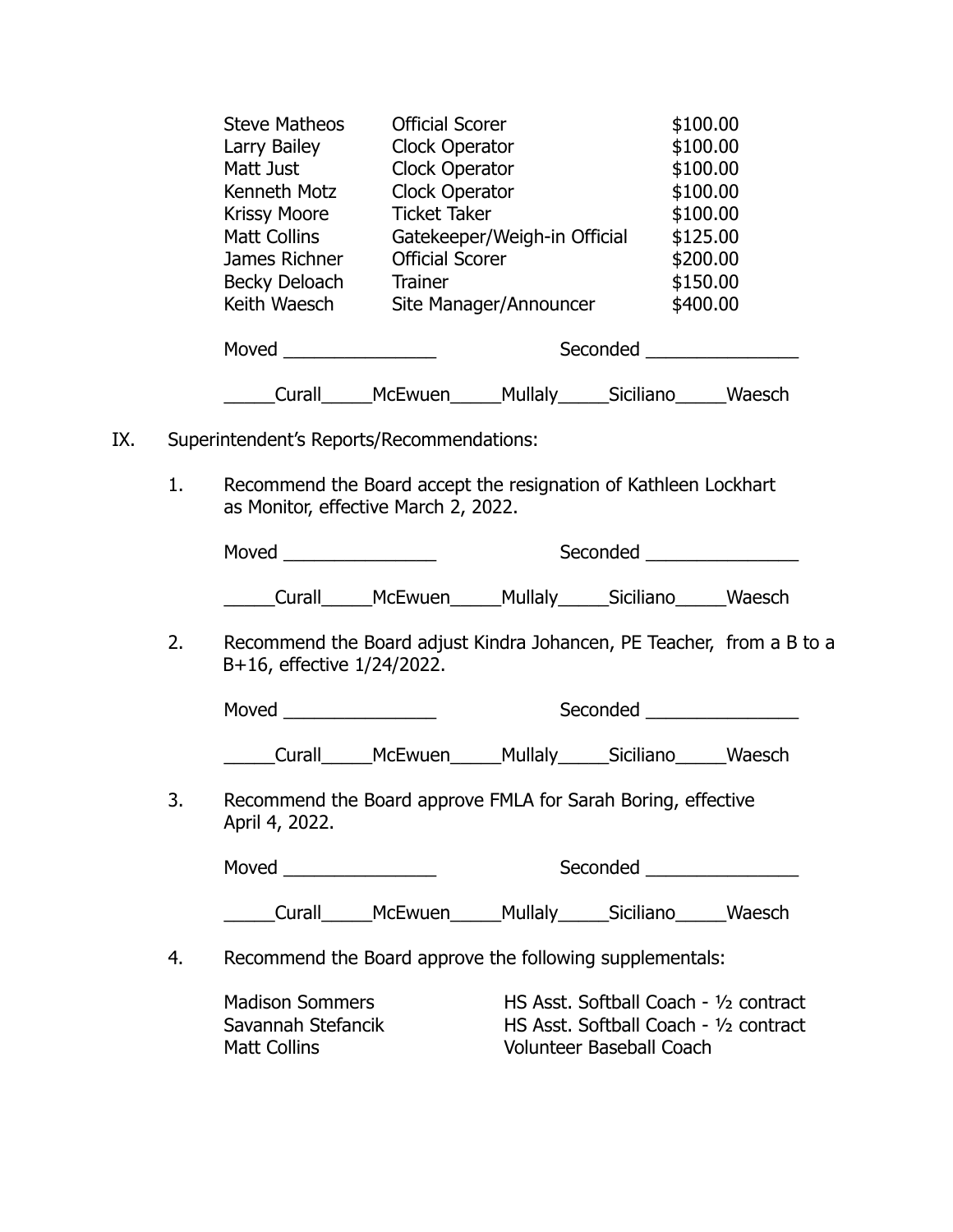|    | John Gerren<br><b>Denny Pickens</b> |                                                                                                               |                                 | <b>Volunteer Baseball Coach</b><br><b>Volunteer Track Coach</b> |                |
|----|-------------------------------------|---------------------------------------------------------------------------------------------------------------|---------------------------------|-----------------------------------------------------------------|----------------|
|    |                                     |                                                                                                               |                                 |                                                                 |                |
|    |                                     | Moved $\_\_$                                                                                                  |                                 | Seconded ________________                                       |                |
|    |                                     | _____Curall______McEwuen______Mullaly______Siciliano______Waesch                                              |                                 |                                                                 |                |
| 5. |                                     | Recommend the Board approve the following substitutes:                                                        |                                 |                                                                 |                |
|    | <b>Rosalie Cadle</b>                |                                                                                                               |                                 | Substitute Cafeteria Worker, effective                          |                |
|    | Peter Biltz                         |                                                                                                               | 2/14/2022<br>Substitute Teacher |                                                                 |                |
|    | <b>Michael Semonin</b>              |                                                                                                               |                                 | Substitute Teacher, effective 3/10/22                           |                |
|    |                                     |                                                                                                               |                                 | Seconded <u>Seconded</u>                                        |                |
|    |                                     | _____Curall______McEwuen______Mullaly______Siciliano______Waesch                                              |                                 |                                                                 |                |
| 6. |                                     | Recommend the Board approve participation in Inter-District Open<br>Enrollment for the 2022-2023 school year. |                                 |                                                                 |                |
|    |                                     | Moved _________________                                                                                       |                                 | Seconded ________________                                       |                |
|    |                                     | ____Curall_____McEwuen_____Mullaly_____Siciliano_____Waesch                                                   |                                 |                                                                 |                |
| 7. |                                     | Recommend the Board approve the 1st reading of the following policies:                                        |                                 |                                                                 |                |
|    | 1616                                | <b>Staff Dress and Grooming</b>                                                                               |                                 |                                                                 | <b>New</b>     |
|    | 3216                                | <b>Staff Dress and Grooming</b>                                                                               |                                 |                                                                 | <b>New</b>     |
|    | 4216                                | <b>Staff Dress and Grooming</b>                                                                               |                                 |                                                                 | <b>New</b>     |
|    | 2271                                | <b>College Credit Plus</b>                                                                                    |                                 |                                                                 | Revised        |
|    | 5511                                | Dress and Grooming                                                                                            |                                 |                                                                 | <b>Revised</b> |
|    | 5772                                | Weapons                                                                                                       |                                 |                                                                 | <b>Revised</b> |
|    | 6110                                | <b>Grant Funds</b>                                                                                            |                                 |                                                                 | Revised        |
|    | 6114                                | Cost Principles - Spending Federal Funds                                                                      |                                 |                                                                 | Revised        |
|    | 6325                                | Procurement - Federal Grants/Funds                                                                            |                                 |                                                                 | Revised        |
|    | 6423                                | Use of Credit Cards                                                                                           |                                 |                                                                 | <b>Revised</b> |
|    | 7217                                | Anti-Harassment                                                                                               |                                 |                                                                 | Revised        |

2370.01 Blended Learning **Revised**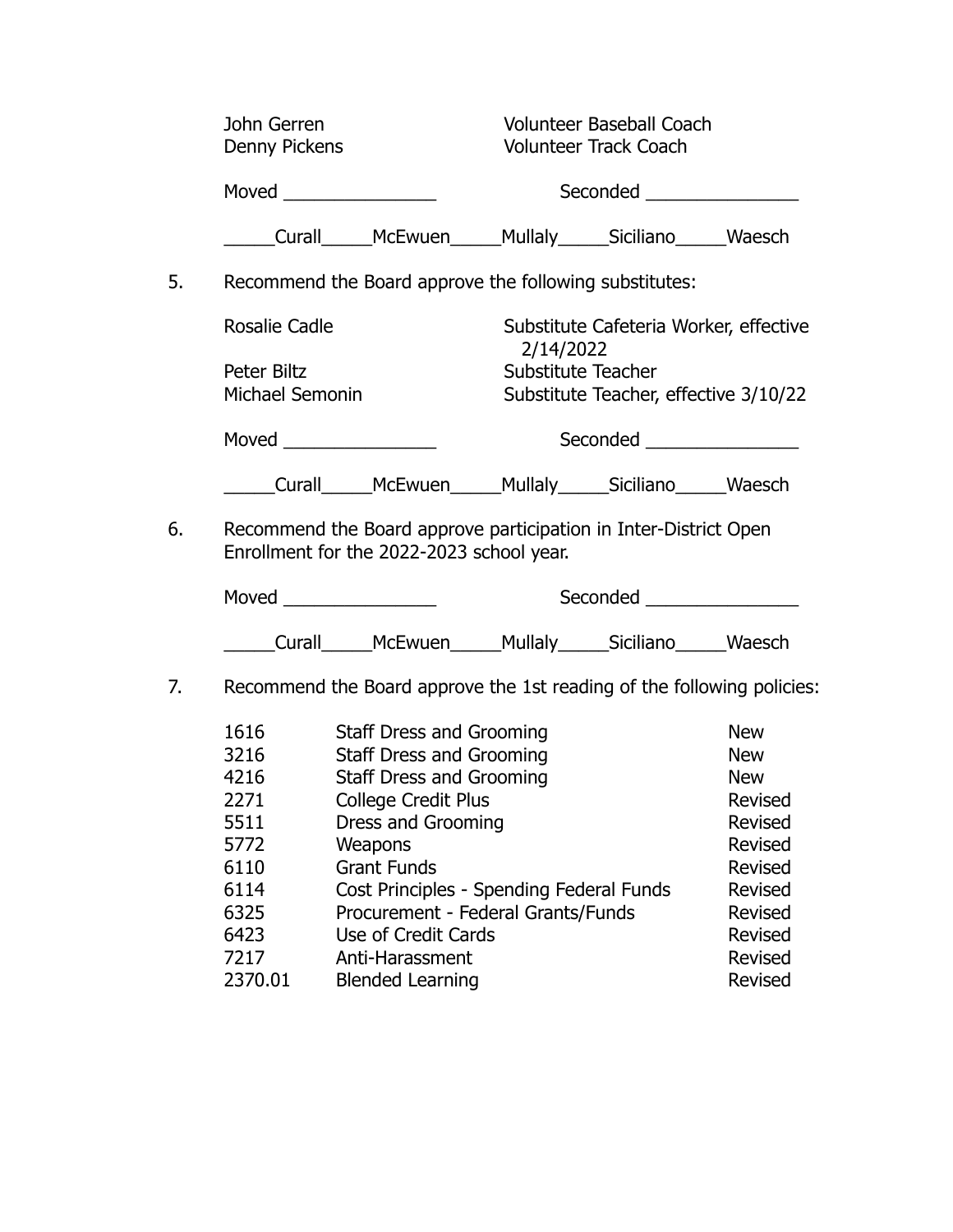|     | 8500                                                                                                                                                    | Nondiscrimination and Equal Employment Revised<br>Opportunity                                                                   |                                                        |                                                         |                                      |
|-----|---------------------------------------------------------------------------------------------------------------------------------------------------------|---------------------------------------------------------------------------------------------------------------------------------|--------------------------------------------------------|---------------------------------------------------------|--------------------------------------|
|     |                                                                                                                                                         |                                                                                                                                 |                                                        | Seconded ________________                               |                                      |
|     |                                                                                                                                                         | ____Curall______McEwuen______Mullaly______Siciliano______Waesch                                                                 |                                                        |                                                         |                                      |
| 8.  |                                                                                                                                                         | Recommend the Board approve the following Administrative contracts,<br>effective the 2022-2023 school year:                     |                                                        |                                                         |                                      |
|     | Kim Isaman<br><b>Alan Marzec</b><br>Peggy Shewell<br>Keith Waesch                                                                                       |                                                                                                                                 | Director of Facilities<br><b>Director of Athletics</b> | Director of Transportation<br>Director of Food Services | 3 year<br>3 year<br>3 year<br>3 year |
|     |                                                                                                                                                         |                                                                                                                                 |                                                        | Seconded <u>Seconded</u>                                |                                      |
|     |                                                                                                                                                         | ____Curall______McEwuen______Mullaly______Siciliano______Waesch                                                                 |                                                        |                                                         |                                      |
| 9.  | Recommend the Board approve Memorandum of Understanding with<br>Rootstown Township for the school to use the Rootstown Community<br>Park for athletics. |                                                                                                                                 |                                                        |                                                         |                                      |
|     | Moved ____________________                                                                                                                              |                                                                                                                                 |                                                        | Seconded __________________                             |                                      |
|     |                                                                                                                                                         | _____Curall______McEwuen______Mullaly______Siciliano______Waesch                                                                |                                                        |                                                         |                                      |
| 10. |                                                                                                                                                         | Recommend the Board approve the transportation contract with Kim and<br>Marty Jenior for the rest of the 2021-2022 school year. |                                                        |                                                         |                                      |
|     | Moved                                                                                                                                                   |                                                                                                                                 |                                                        | Seconded                                                |                                      |
|     |                                                                                                                                                         | ____Curall______McEwuen______Mullaly______Siciliano______Waesch                                                                 |                                                        |                                                         |                                      |
| 11. | school year:                                                                                                                                            | Recommend the Board approve the following teachers to be<br>compensated for hosting a student teacher during the 2021-2022      |                                                        |                                                         |                                      |
|     | <b>Brenda Morgart</b>                                                                                                                                   |                                                                                                                                 | Hiram College                                          |                                                         | \$175.00                             |
|     | Angie Stackpole                                                                                                                                         |                                                                                                                                 | Hiram College                                          |                                                         | \$175.00                             |
|     |                                                                                                                                                         |                                                                                                                                 |                                                        | Seconded ________________                               |                                      |
|     |                                                                                                                                                         | Curall______McEwuen______Mullaly______Siciliano______Waesch                                                                     |                                                        |                                                         |                                      |